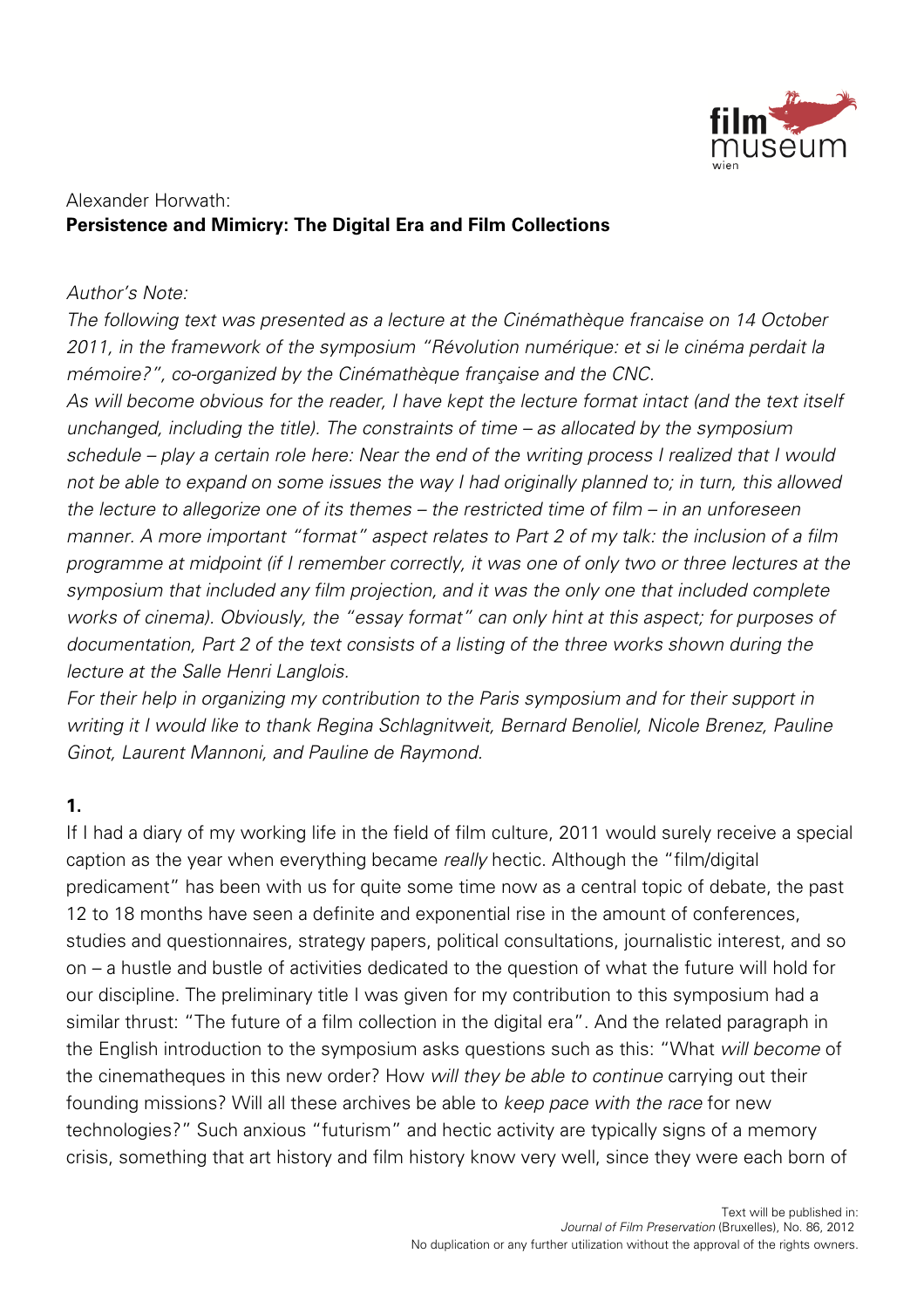such crises and have strongly responded to later instances of such crises. What surprises me about the response of film-collecting institutions to this current moment is, therefore, not its intensity (which is somewhat understandable) but its relative uniformity: Especially in Europe, this discourse is often perfectly aligned with the precepts, terms, and so-called needs of the bureaucratic state and the cultural industries. This applies both to the fearful version of the discourse, which draws a dystopian picture of the incredible losses that we are about to face in our heritage, and to its progressivist variant, which envisions a new Renaissance via the universal medium and its applications. At the moment, my gut reaction to all this tends to take the shape of one single word: Relax!

However, gut reactions are never enough. And my call for relaxation should not be misconstrued as an invitation to lean back and do nothing. Quite the opposite: a lot can and must be done. But when it comes to the choice of *what to do exactly* in relation to film collections and the digital era, the differences begin. These differences are strongly tied to the different models, names, and histories of film-collecting institutions, which are usually put under the simple umbrella of "film archives". In conjunction with these different institutional models, there are also political differences concerning the aims, practices, and social functions of film archives, museums, and cinematheques. And even the question of what it actually is that these institutions collect, preserve, and present is subject to different interpretations. I am highlighting these various types of differences for two reasons: firstly, in order to raise some scepticism towards any uniform discourse in our field; and secondly, to make clear that the "position" I am offering here is very much related to a specific institutional model that I represent, to a specific politics that I find necessary, and to a specific notion of what it is that we collect, preserve, and present. There are obviously other ways of looking at this, and, like mine, they are all socially and culturally constructed. There is no "natural flow of things" in culture and society, and an awareness of this fact as well as an acknowledgment of the concrete choices we make under the guise of so-called political and economic imperatives would certainly improve the credibility of the debate.

Before I go into detail, I will offer two very basic assumptions that can probably be shared by a majority of heritage institutions, no matter what their other differences are. Assumption Number 1: There is a common interest in preserving human culture not only as an abstraction, as a musée imaginaire, but in such a way that its manifold historical forms can be fully grasped and activated a few hundred years from now. For this to happen, they need to persist both as artefacts and as practices, especially in cases like film, where the form is not represented by an object but by a performance. Assumption Number 2: The various results of digital culture are not seen as external to human culture, nor as its enemy. Since they are not external, I expect heritage institutions to preserve these digital forms so that they can also persist as artefacts and practices, as functioning systems in their own right. And to give you an example of why digital culture is not seen as an enemy, I will briefly look at our own experiences as film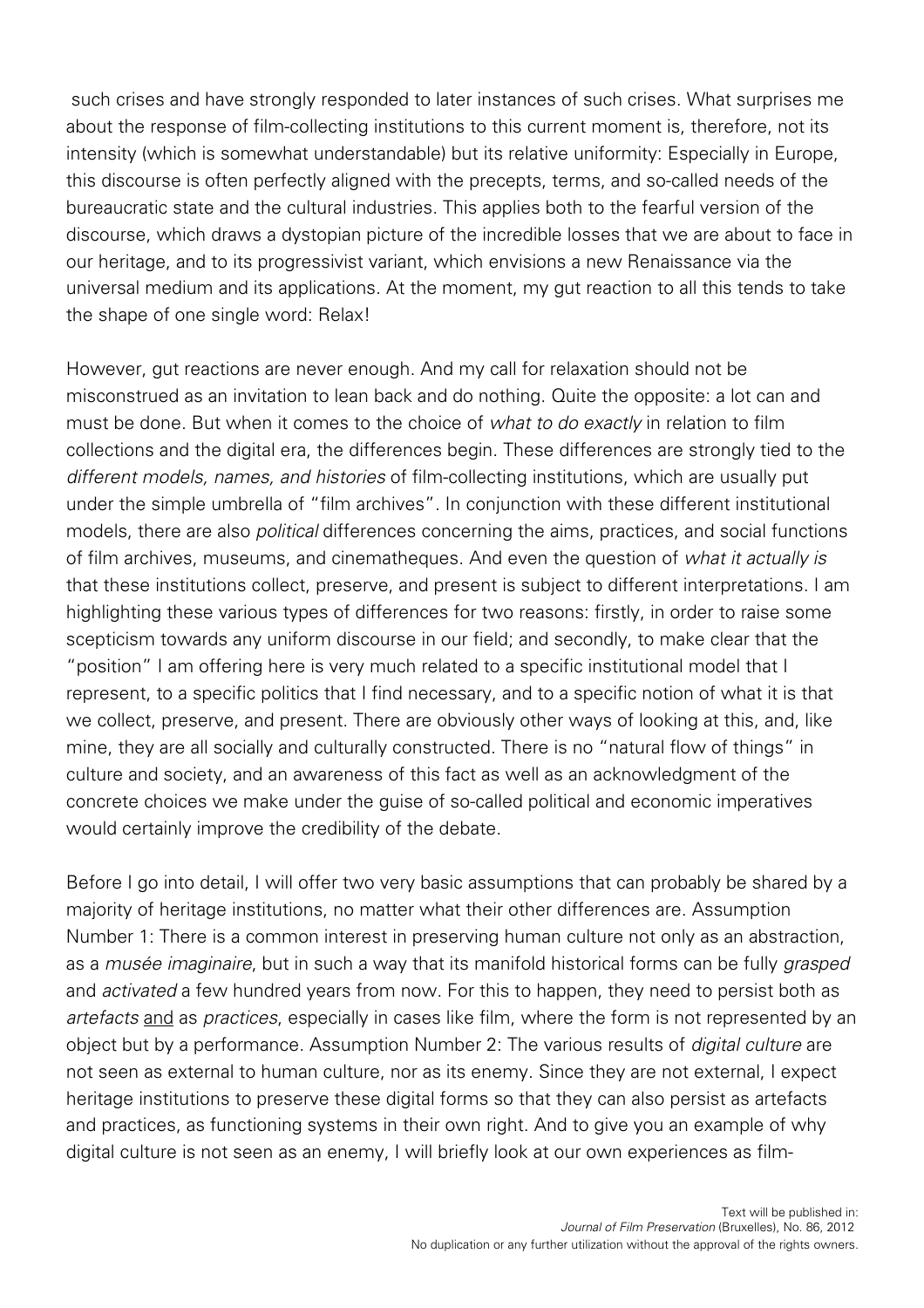collecting institutions. More precisely, I will look at the humble history of digital culture at the Austrian Film Museum. The dates will vary in other institutions, but I'm sure there is a roughly similar history. In 1986 the Film Museum began using a digital database to administer its catalogue of films and film literature. In the mid-1990s it began to offer DigiBeta transfers of film materials in order to service requests from broadcasters. In 1997 the Museum began to scan items from its film stills collection both for internal and external use, and in 1998 it launched a website to inform the online community about its activities. In 2002 we put the catalogue of the library holdings online. We also began to selectively collect born-digital works, and started a small-scale service for researchers and students to consult the growing study collection of DVDs. In 2003 we began to screen born-digital media, in SD formats such as DigiBeta and later also in HD formats and files. In 2005 we began to release our own DVDs, with the aim of providing a catalogue-type access medium for selected items in the collection. In 2006, in partnership with two other film cultural institutions, we began to set up a Digital Film Restoration facility for archival and museum purposes. In order not to bore you, I will stop here, and only add that in 2009 the Museum created its first DCP to enable one of the works in the collection to be screened at a music festival, and that by 2013 we want to be able to provide DCI-standard projection of works that were created for such a type of presentation.

So we are looking at a quarter-century of interaction between a small film-collecting institution and digital culture. In comparison with other such institutions, some of these dates may appear as pretty "late", others as relatively "early". But this is not my point. My point is that, even though this institution included digital tools in its daily archival work because they proved useful, even though it included digital formats in its information and education work because they allowed the Museum to bring its concerns to new media communities, and even though it included digital works in its programmes because some filmmakers had turned to this form of expression, the basic mission and concerns of the institution did not suffer the least bit during this quarter-century. Not once did it fall under the delusion of being anything but a museum that represents film – and, therefore, represents films as films. Since we are speaking about a medium that will have had a major presence and far-reaching influence in human culture for a period of at least 120 years, there should be no doubt about the cultural and political legitimacy of such a mission. And just as film originally unfolded in a complex process of media hybridization, media mimicry, or remediation, and just as, to this very day, film itself has participated in the unfolding of other media through similar remediations, a museum of film will also try to represent these folds and histories – by giving time and space to anything from the chronophotographic works of Étienne-Jules Marey and Magic Lantern shows, to Television productions and Expanded Cinema performances, to what James Benning now calls his "HD films" or whatever the industrial cinema system will chose to make public as a DCP only.

This is another way of saying that a film museum, like any other serious-minded museum, has no reason to obsess about the future or give in to the trembling fear that its collections will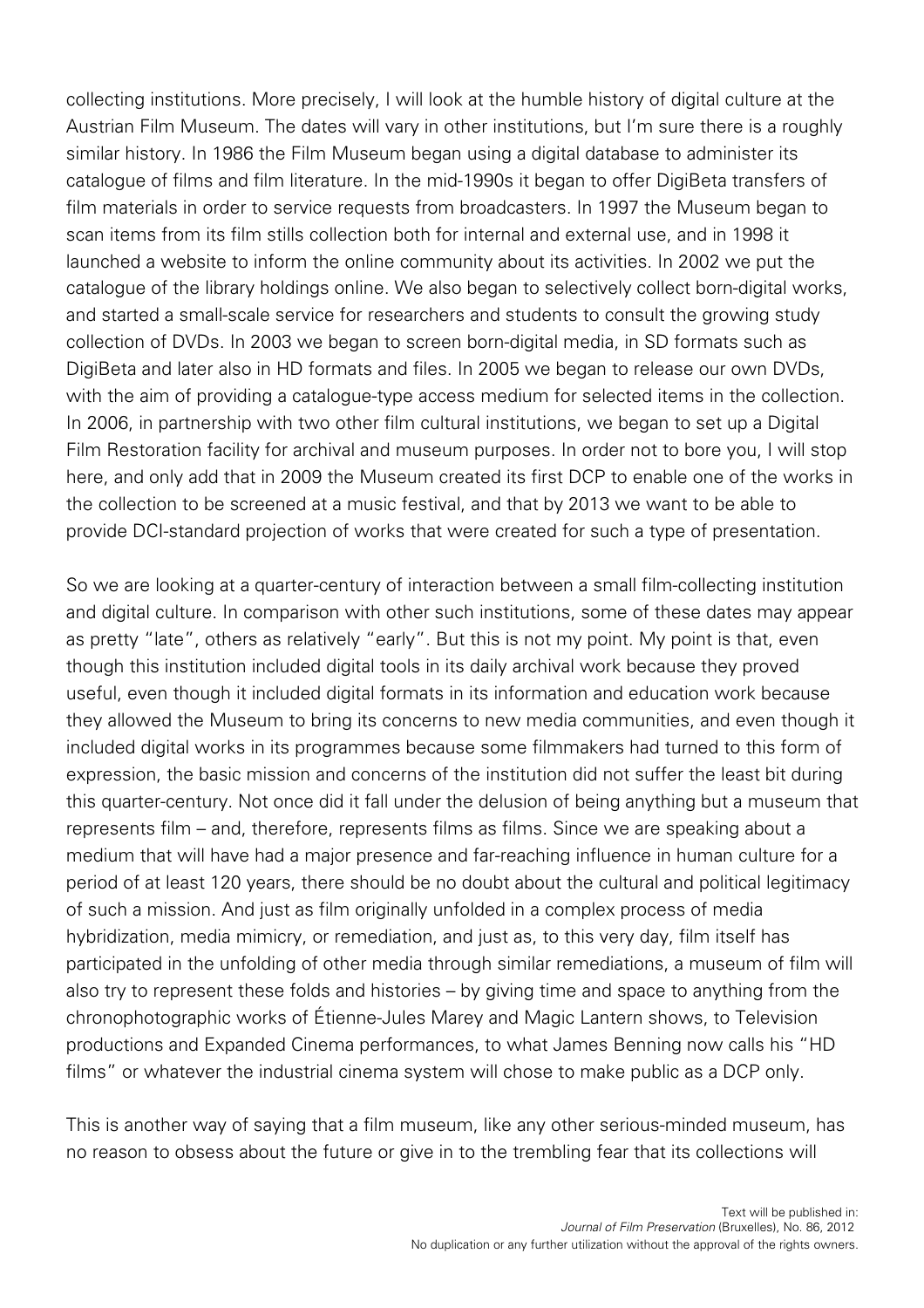suddenly lose their legitimacy and viability in the face of the new digital paradigm. I suggest that for a museum it is quite enough to be alert and act responsibly in the present – which includes acting responsibly towards the artefacts and practices of the past as well as those of the present. And for this I suggest a two-fold approach: to be pragmatic enough in one's close observation of current developments and at the same time confident enough to rely on certain kinds of knowledge that are themselves based on centuries of archival and museum experience. A third element ties these two approaches together, and this is the question of the social functions of a film museum and the type of social space it can be.

Quite belatedly, I must add a parenthesis here, an explanation: When I say "film museum", I am not referring to exhibition spaces which relate the history of film via models and technical apparatus, paper and textile objects, video clips on monitors or flat screens, and so on – spaces like the Musée du Cinéma in this very building. Instead, I am referring to institutions that define this space, the cinema auditorium, as the actual museum space. This is the space where film itself can appear – the work that is not an object but an event in time. It is the space where a museum of film can turn its film collection into actual films – into projections which are also performances between humans and technology. This means that we do not really collect film reels as museum objects; we collect film reels and technology which represent the *potential* for museum performances. End of parenthesis.

So far, I have not really addressed what goes through our heads all the time during this and other, similar conferences. Why am I avoiding such obvious words as "obsolete" or "transition", meaning the widespread rhetoric that film is falling into obsolescence at this very moment, and that we are now witnessing the transition of analog to digital in all things, including cultural heritage? I have avoided those words because to speak that way is to adopt a loaded discourse from the realm of commerce, industry, and consumer marketing, and carry it over unquestioningly into all other realms of life, including politics, education, art, history, and archival or museum work. I am not trying to argue that such things are not happening in the commercial arena and in large parts of personal filmmaking and exhibition. But I am arguing that this is no reason to obliterate alternative readings of the situation and alternative practices that exist elsewhere, the largest of these "elsewheres" being the obvious presence of a full 120 year history – the material memory and reality of all films projected until October 14, 2011.

I wholeheartedly welcome the unfolding of film's memory and reality into multiple other media platforms which create not only new spaces of consumption and commerce but also new types of memory, engagement, and intellectual exchange. This has happened with Television and VHS before, so it is definitely not a new phenomenon as such. Already in the late 1970s and 80s, for instance, film collecting in non-film formats spread to millions of private homes (where it had already existed – in the shape of small-gauge film formats – since the 1920s). The Internet is, of course, not just a form of access, but also a new type of public archive for film,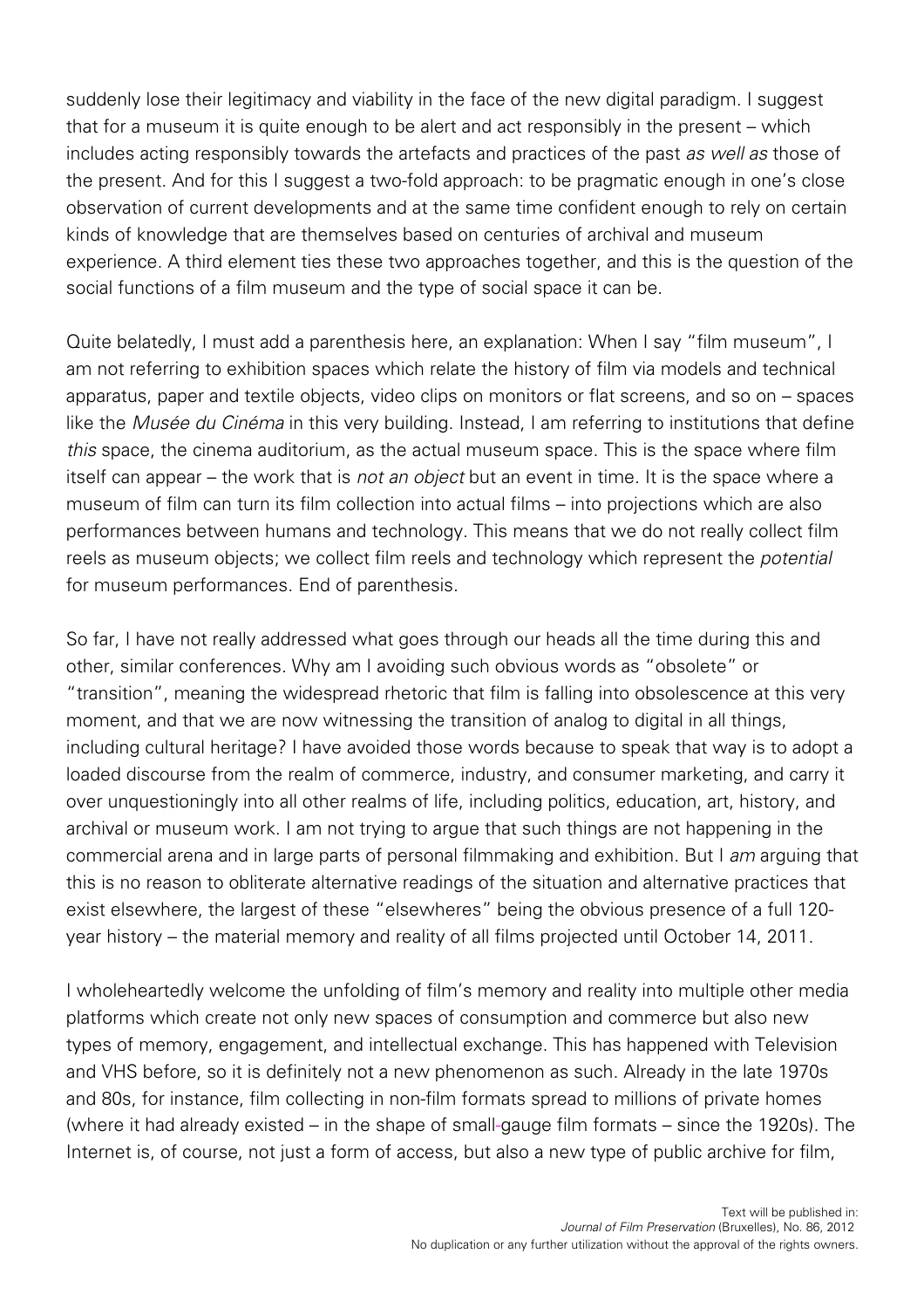and therefore, to use Michel Foucault's expression, a new "system that governs the appearance of statements". As Hal Foster has shown, an archive is never affirmative or critical per se; but since it structures the terms of discourse, it also limits what can and cannot be articulated at a given time and place.<sup>i</sup> Which is why I am convinced that another mode of collecting and engaging with film, one that is less in thrall of the currently governing discourse, remains equally necessary. This mode, which I suggest to call the film museum mode, is not free of its very own limitations, but it is the complementary ground for any attempt at historicity and at imagining alternative forms of experience – alternative to whatever is hegemonic at any moment. According to Rosalind Krauss and Julia Chang, when a form falls into obsolescence, it also re-emerges as an evocation of the utopian ideals that the form held in promise at its advent. It is freed from the technological cell we're in – from its function as a device to spur consumption. Beyond its potentially melancholic evocations, it can be utilized to demonstrate a site of resistance  $\mathbb{I}$ 

Now, please get ready for our programme of films. It will last for roughly 4 minutes.

# **2.**

**1/48"** (2008, Jorge Lorenzo Flores Garza) 35mm, colour, sound, 1 frame (1/48")

**Recreation** (1956, Robert Breer) 16mm, colour, sound, 2 minutes

**Schwechater** (1958, Peter Kubelka) 35mm, b/w & colour, sound, 1 minute

## **3.**

The fact that analog film is now leaving the main stage of the culture industry helps it achieve more clearly defined contours. It helps film become more specifically recognizable in all its unknown potentials, aesthetics, and histories. The developments in personal filmmaking and in the visual art world have made this very obvious over the past two decades. But we also need to consider the notions of film heritage that exist today. Therefore, I have to speak about the

industrial and non-industrial viewpoints which shape the field of film-collecting institutions to this very day. I believe that the industrial perspective shapes the field a bit more today than it did at the beginning of the film archive movement. It includes that relatively recent trend in European cultural administration for which, in lieu of a better word, I have invented a French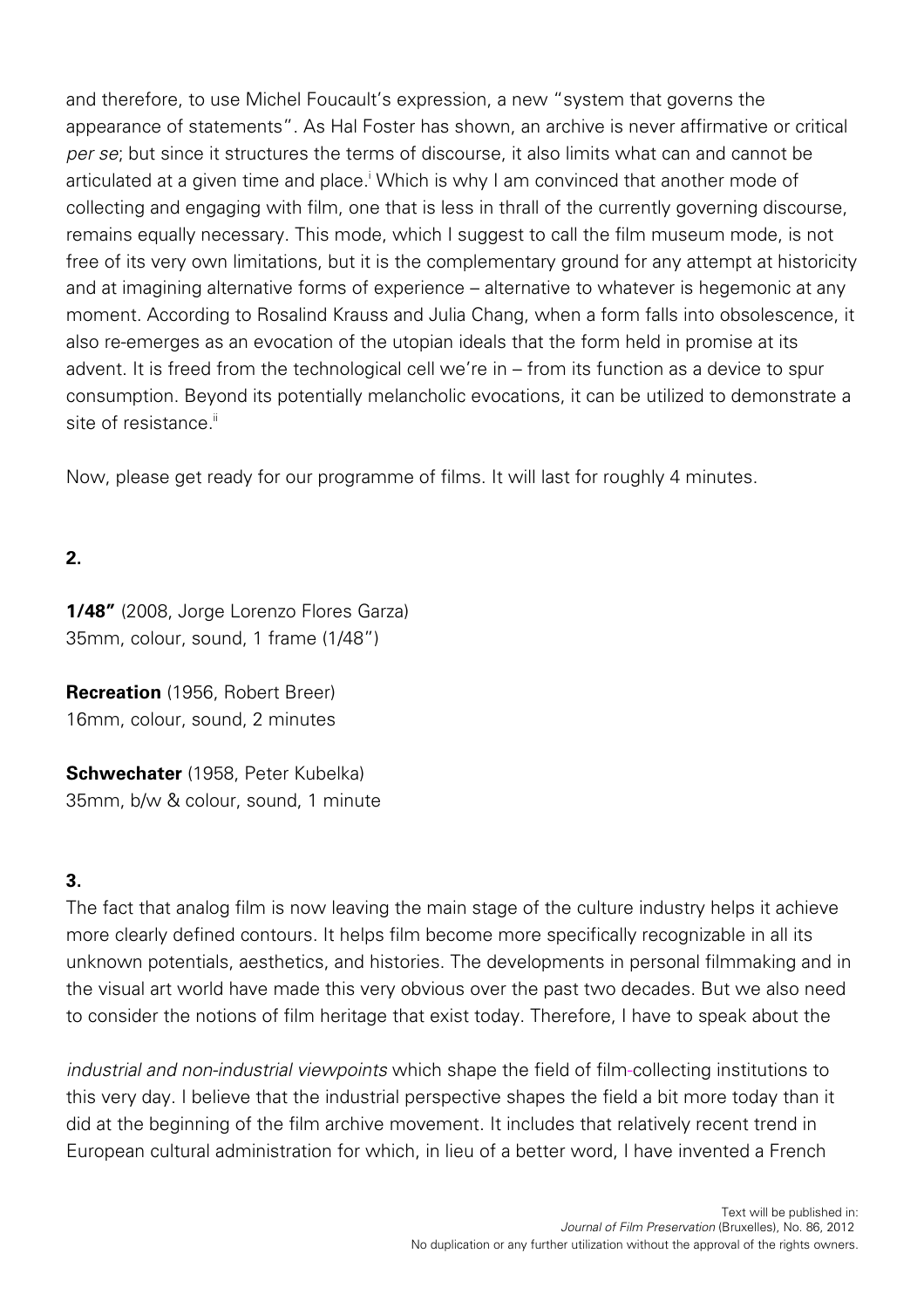neologism. The word is "animateurisme culturel" – and I think of a political Club Med when I use it, not of animated films.

The industrial viewpoint in museums and archives would generally be the one that identifies with or mimics the socially dominant notion of film. – It goes something like this: Film is a relatively expensive product of the culture industry. It is good for the economy, meaning the job market and consumer spending, and it supports national identity. It reflects our world in a figurative, narrative, and directly accessible manner, and should definitely play a stronger role in education. It can sometimes really "click with critics and audiences" and will, in that case, receive a higher cultural standing. It can sometimes be "art", and is often "just entertainment". It lasts between 80 and 180 minutes, and is meant to be viewed on an evening out about town or cuddling at home with your loved ones. It must be deposited in the national archive in due time after its primary exploitation is over, so that the archive can keep the memory of all the above for future generations. And since this cinema and its mode of exploitation are going digital really fast in 2011, we need to be ready when it arrives, hopefully by 2012. Time is of the essence. And our motto is this: "The technologies of archival preservation and presentation will have to change so that our concept of film can remain the same."

The non-industrial viewpoint in archives would see the above as only one of many applications of the film medium, knowing full well that this is a minority position in our society, but persisting against all odds. – It goes something like this: Film is a tool of perception and of measuring movement in time and space. It is a form of thought, separate from ways of thinking in language, in still images, or in software, but often connected to them. Film is of use in the natural sciences, including medicine, and in the work of ethnographers, sociologists, and all sorts of historians. It can be narrative and figurative, or not, depending on its use. It is not a window but a construct, like all other artefacts in human history. It can belong to the peepshow as in Edison's case, to the jukebox as in the case of Scopitones, or to the mobile phone system, and not only to the cinema system. It plays a central role for the military and for the economy, meaning as an instrument of surveillance, rationalization, or propaganda. It can be made by a single person, as a work belonging to the plastic arts, or as a diary or family album. Its length ranges from one frame to eternity, as in some conceptual films. Its audience is extremely varied and often unquantifiable, and its value doesn't depend on some received cultural standing, which is mostly zero. Instead, its value depends on the concrete use that is made of it at a given time, in a given context. Films are being made all the time, and a production budget is not a requirement. They are rarely deposited in the national archive or

anywhere else, so it is the archive's job to seek them out, select them, and create contexts for them. Their memorial functions as well as their aesthetic and social potentials are vast, but not always clear to us, so we keep them for future generations. And as some of these kinds of film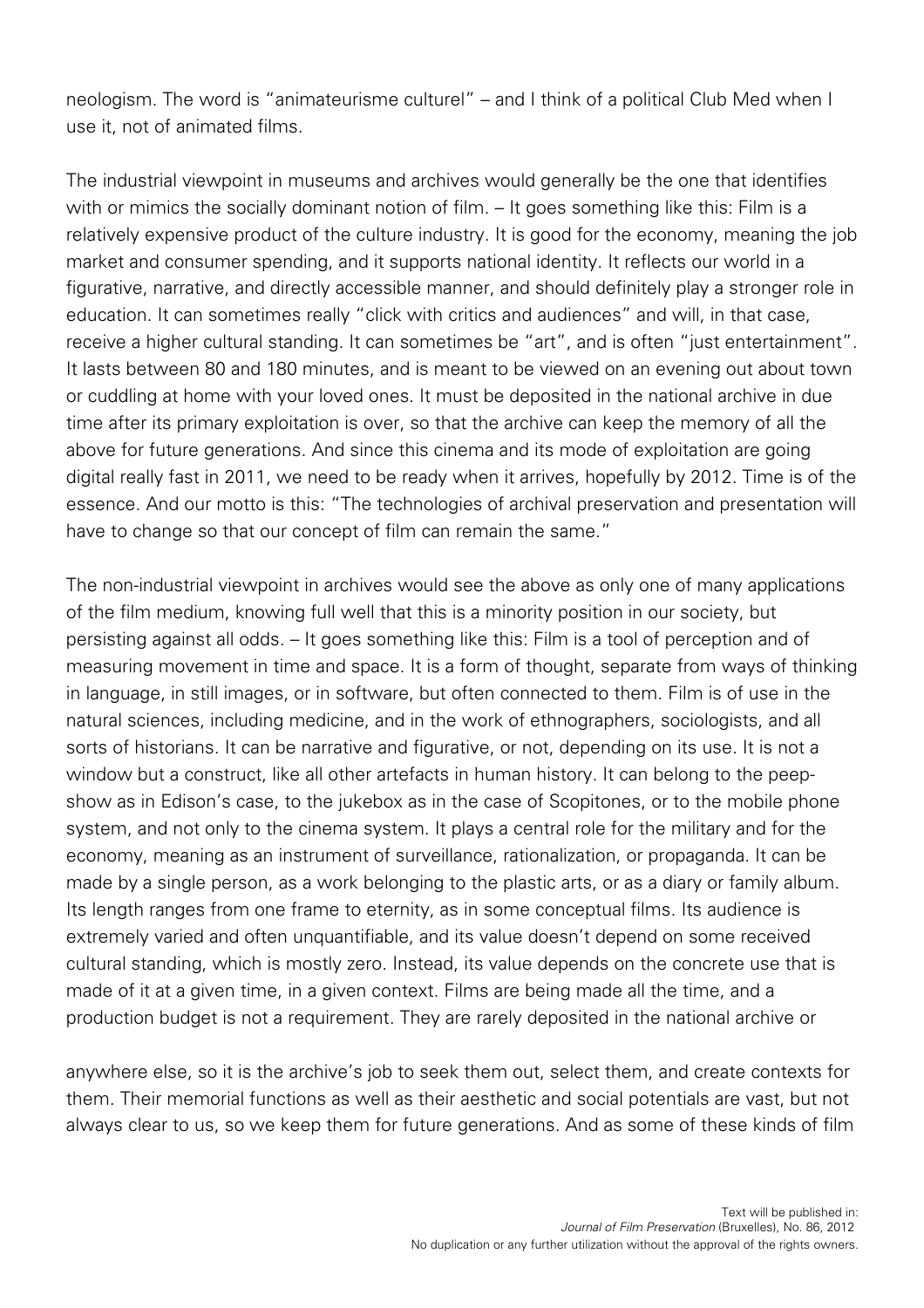went digital in 1982 or 1994 or 2006, we already started to collect and preserve their succeeding digital forms a long time ago. Time is on our side. And our motto is this: "The dominant concepts of film won't change just because their attendant technology changes. But old and new technology should always be used to trigger conceptual change."

It is quite obvious that no publicly funded archive, cinematheque, or film museum on earth represents either of these two viewpoints in a pure state. At least on some level, both viewpoints will exist in every film-collecting institution. I believe they are constantly at odds with each other. Let me give you two examples of how this struggle typically works out:

Even though some of us might find the non-industrial viewpoint more interesting, more honest, and more adequate to our curatorial mission, we also want to be accepted in the wider cultural sphere and sometimes participate in a cocktail-party conversation without seeming too obstinate, esoteric, or weird. So maybe we will soon work on that great and almost forgotten experimental film from the 1980s in a shiny new Digital Restoration Lab – and be proud of having joined the non-industrial with the industrial viewpoint.

And even those of us at the cocktail party who see their work and their institutions as parts of the cinema industry chain, and who are happy to share the same memories and concepts of film with the so-called rest of the world, even we will sometimes look beyond those wonderfully photo-shopped Journeys to the Moon for 30 bucks-per-frame, and beyond the familiar milky way of digitally re-mastered cinephilia. In such moments, we will admit that there are many further galaxies to explore in our engagement with the *patrimoine*. So maybe we'll soon dedicate a lot of web-space to those thousands of orphan works, amateur films, and state-sponsored propaganda shorts that have been sitting in our archive so silently – and be proud of having joined the industrial with the non-industrial viewpoint.

End of irony. And, sadly or happily, also nearly the end of my talk. No more time to close in on the various meanings of mimicry, persistence, and "animateurisme", or to mention those new purists in our field who represent the illustrious view that "digital film is pure content".

No more time to go into manifesto mode, and tell you that from now on – instead of spending billions for digitization projects that primarily serve the industry – public cultural budgets and political energies need to be activated in order to ensure the continued production of film stocks and printing and projection machinery as well as the perpetuation of all related professions and systems of training. All this mainly for museum and heritage purposes, so that

film, like many other historically influential art practices, can be preserved and kept visible as such and not only as a digital version of itself. This is an art museum position, of course, but I